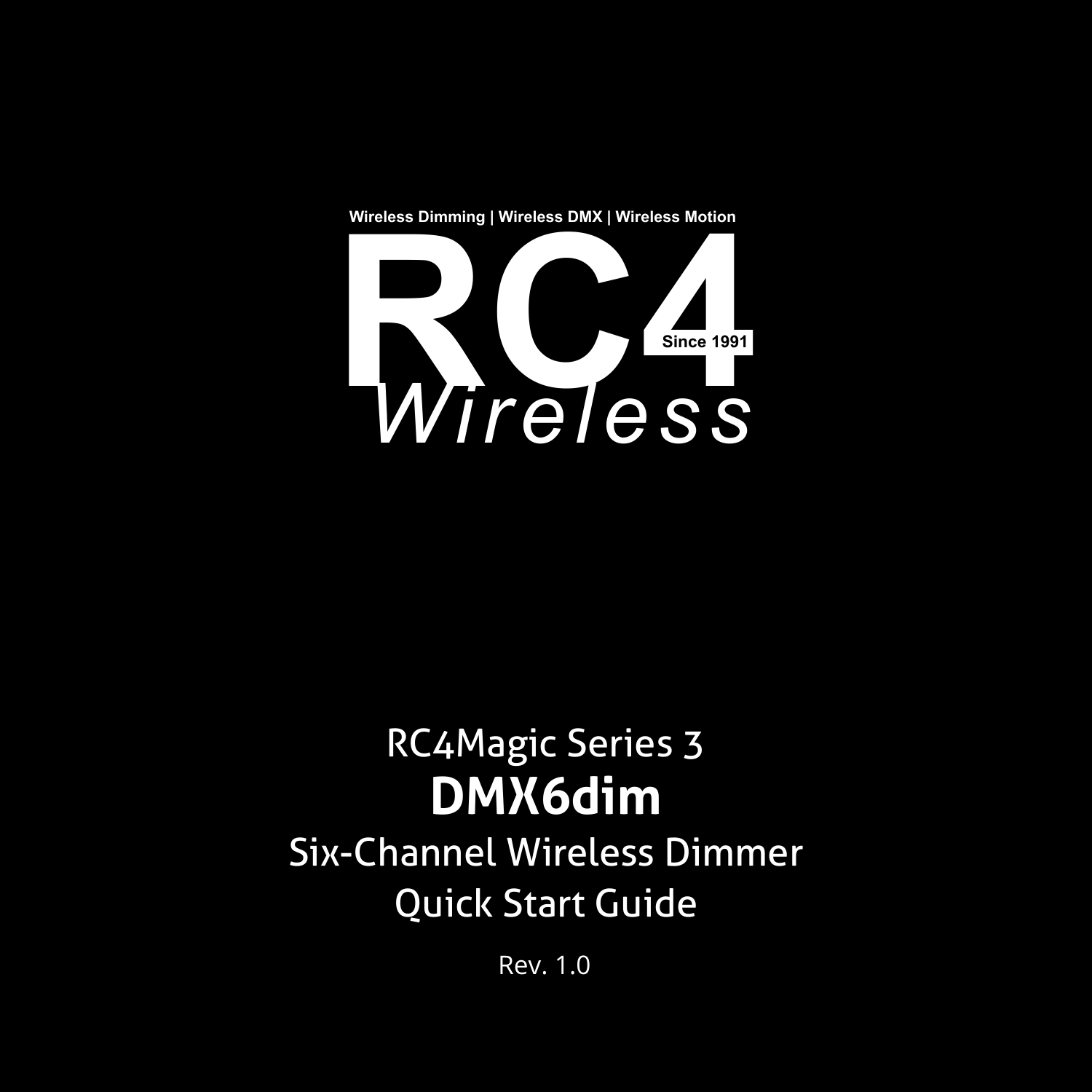

- 1. DMX Data Indicator
- 2. Function and COP\* Indicator
- 3. Function Button
- 4. Set ABC and Set DEF Buttons
- 5. DimABC, DimDEF Indicators
- 6. RF Connect Indicator
- 7. Screwdriver Access for Connection Terminals
- 8. DMX In/Out Data Port
- 9. Power Input Connection Terminals
- 10. DimA DimF Dimmer Indicators
- 11. Load Connections (2 x Common +, DimA through DimF -)

 <sup>\*</sup> COP means "Computer Operating Properly." This indicator always shows a blink pattern, proving that internal firmware is running. Different patterns indicate various modes and advanced settings.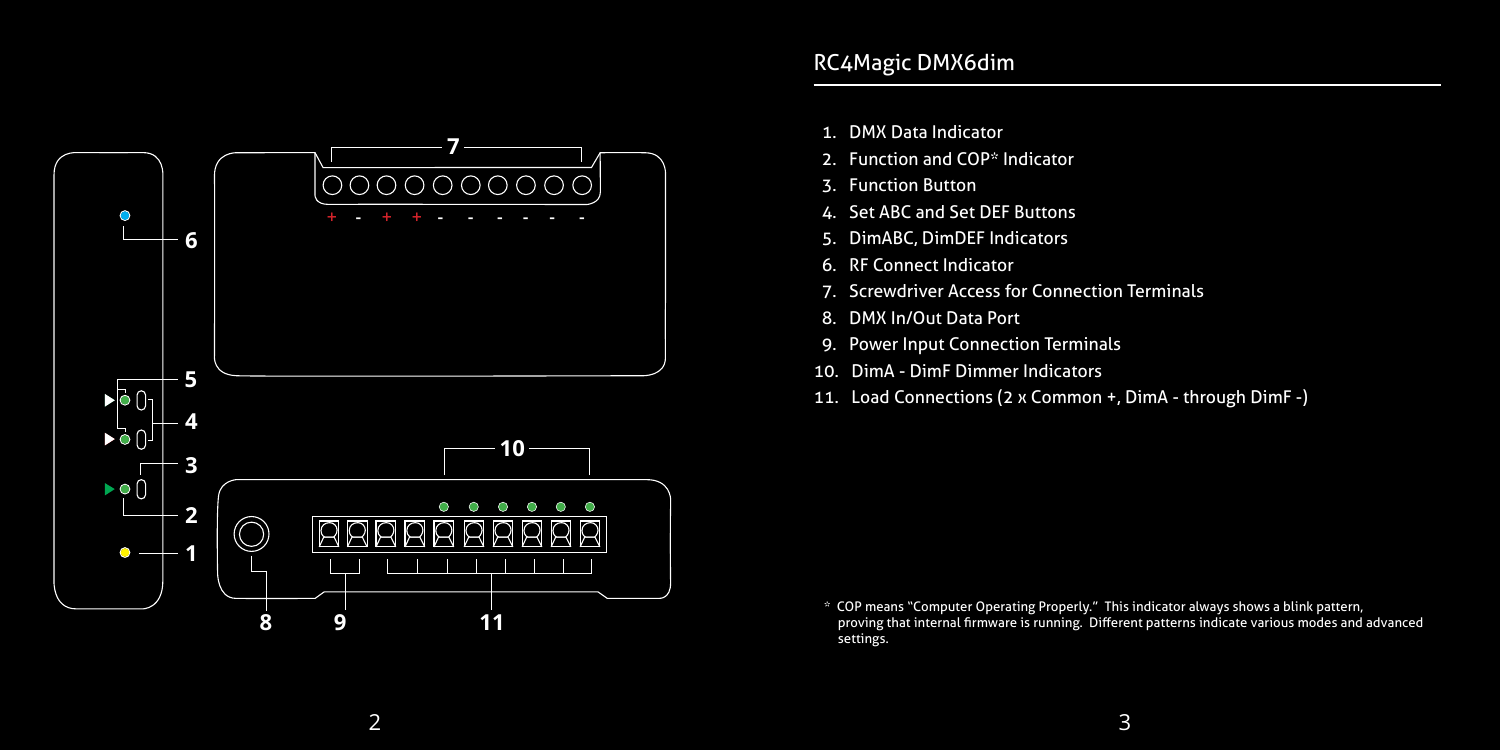## **DMX6dim Quick Start Guide**

Most RC4Magic DMX6dim users will find all the information they need right here. Your DMX6dim also has a wide variety of advanced features. You can find out more about them in the RC4 Knowledge Base at *http://rc4.info*.

**RC4Magic devices arrive ready to use. You probably do not need to change any settings. Just add DMX!**

## **Registering Your Product**

Registration ensures you'll be notified of new firmware updates, and warranty claims can be resolved more quickly. Please complete your registration at: *www.rc4wireless.com/support/register/*

## **Get in Touch**

**North Carolina, USA:** 1-866-258-4577 or 1-919-229-9950 **London, UK:** +44 (0)20 3289 8765 **Email:** *support@theatrewireless.com* **Website:** *www.rc4wireless.com* **Knowledge Base:** *http://rc4.info*

We're here to help!



**James David Smith** President and Chief Product Designer RC4 Wireless

## **DMX6dim System Components**

To use your DMX6dim wireless dimmer you will need:

- A DMX lighting console.
- An RC4Magic Series 2 or Series 3 DMXio Transceiver.
- A battery or DC power supply for the dimmer and loads you will be operating with it.

#### **RC4Magic Private IDentitiesTM**

RC4 Private IDentities<sup>TM</sup>, unique to RC4Magic wireless DMX systems, keep your data private and safe on a Virtual Private Network (VPN) separate from other systems, with robust resistance to signal loss and slow down.

Each Private ID transports a separate DMX universe. Multiple systems can operate at the same time for multiple wireless universes in the same space.

**Each new RC4Magic customer and project is assigned a unique set of Private ID codes — nobody else has your IDs**. They are marked on each device. Please note your private IDs below. When you add devices to your system, you must verify your IDs at time of purchase:

 **ID0 \_\_\_\_\_\_\_\_\_\_\_ ID1 \_\_\_\_\_\_\_\_\_\_\_ ID2 \_\_\_\_\_\_\_\_\_\_\_**

ID3, code 999, is the RC4 Public ID. It is identical in all RC4Magic Series 2 and Series 3 devices ever made. Always use one of your private IDs when possible.

*Your Private ID0, the factory default, is ideal for most users.*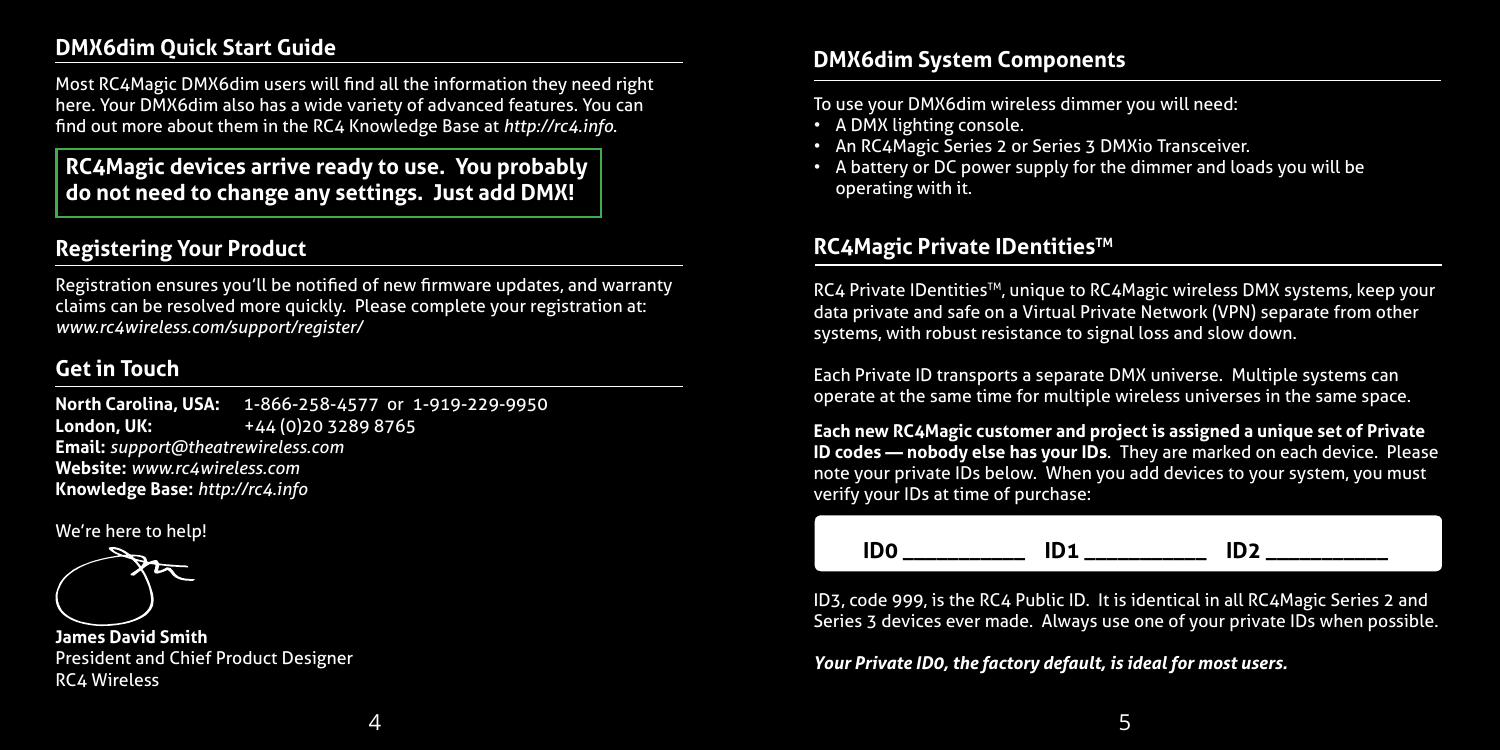If someone else has used your DMX6dim, or you just want to get back to a known configuration, performing a factory reset is easy:

Power on the device. Wait until start-up is complete and the green COP indicator is blinking continuously.

Press and hold the Function (Func) button, briefly tap (press and release) the SetA button, then release Func. The first four indicators will blink to confirm that factory settings are restored.

#### **NOTE: This process restores your RC4 Private**

**IDentity™ to ID0.** It does not change the Unit Number if one has been assigned. Learn more about IDs on the next page. Learn more about Unit Numbers when using RC4 Commander configuration software.

#### **PRO TIPS:**

Bending a single paper clip into a U shape will enable you to easily reach and press both buttons together.

If you are not sure what mode or setting you may have selected, you can always get back to a known starting point with a factory reset.



 $\overline{O}$ 

## **Confirming and Setting an RC4 System ID**

#### *All RC4Magic devices being used together must be set to the same RC4 System ID.*

On power-up, the currently selected System ID is indicated with a blink pattern on the DMX Data and COP indicators. The four different patterns are noted below.

#### *The factory default ID0 is indicated with a few rapid blinks of the yellow DMX Data LED on power-up. A factory reset will restore this ID setting.*

An ID can be selected by holding one button or a pair of buttons on power-up. The blink pattern for the newly selected ID will appear on the indicators. You can also confirm the currently selected ID at any time by cycling power and watching the blink pattern that appears at start-up.

To select ID0, hold the SetA button, apply power, and release the button when the blink pattern appears. To select ID1, hold the SetB button and apply power. To select ID3 (the public, not private, ID), hold both SetA and SetB and apply power. *NOTE: On 3-button devices, ID2 can only be selected with RC4 Commander software.*

#### **All RC4Magic Series 3 devices indicate IDs in the same way, making it easy to quickly confirm that all devices in your system are set correctly to work together.**

- **ID0 (default)**, yellow blink. Hold SetA on power-up to select ID0.
- $\circ$ ိ ID1, green blink. Hold SetB on power-up to select ID1.
	- ID2, yellow and green blink together. *Cannot be selected manually.*

ID3 (public), yellow and green alternate. Hold SetA & SetB on pow-

er-up to select ID3. *Note: ID3 is public and is less secure than Private IDs.*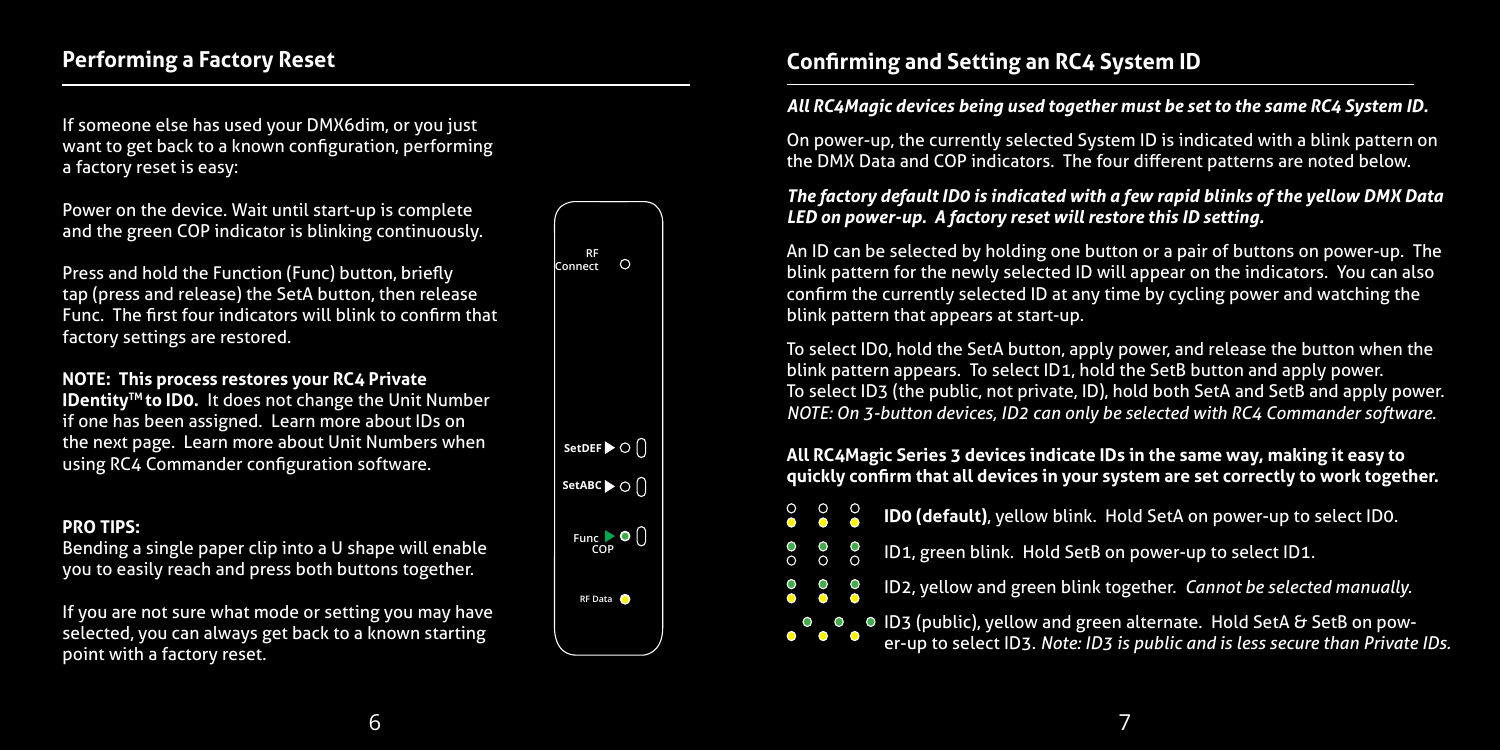## **Connecting with an RC4Magic DMXio Transceiver**

All RC4Magic devices **configured on the same RC4 Private IDentity**TM will automatically connect and form a VPN (Virtual Private Network). Confirm that each device in your system is labeled with the same RC4 Private IDentity<sup>™</sup> codes, and that each device indicates the same System ID selection on power up (see page 7). The default is ID0, which is fine for most users.

When first powered up, or after a transmitter has gone off and then come back on line, **receivers can take up to 10 seconds to join the VPN**. This is normal, and it is usually much less than 10 seconds.

**A DMXio transceiver in Auto Mode (the default setting) will automatically detect wired DMX data from your console and establish itself as the master transmitter.**

*RC4Magic devices from a different system will not work with your RC4 Private IDs.*  This is the key to RC4Magic data security and superior performance for all users.



# **Title RC4Magic Indicator LEDs After Power-Up**

DMX controller, or from the VPN wireless link. If the yellow indicator is not active, Yellow blinks with data packets and may appear irregular: The **COP** indicator blinks with different patterns to indicate various device modes. The **DMX Data** LED indicates that DMX data is present, either from a connected no DMX data is present.

DMX Data: **BROOFFICHOOFFICHO OFFICHOL** 

On DMXio transceivers operating in transmitter mode (see page 8), the RF Connect LED blinks slowly to indicate that a wireless VPN has been formed and the DMXio is the master transmitter:

**DMXio**, Transmit Mode COP Pattern: RF Connect: **Constant** 



## **RC4Magic Series 3 (2.4GHz)**

If your DMX6dim has a purple and black label, it is part of an **RC4Magic Series 3 system operating in the 2.4GHz band**. The RF Connect indicator remains on (not blinking) while the DMX6dim is searching for your VPN. It blinks quickly and continuously while your DMX6dim is connected to your wireless VPN.



## **RC4Magic-900 (900MHz)**

If your DMX6dim has a blue and black label, it is part of an **RC4Magic-900 system operating in the 900MHz band**. The RF Connect indicator is always blinking, and indicates only that the RF system is functional, not whether or not it has joined a VPN. Use the DMX Data indicator to confirm that streaming DMX is present.

DMX Data Received Wirelessly: **OR DATE OF OR DETERMINING THE REAL PROPERTY**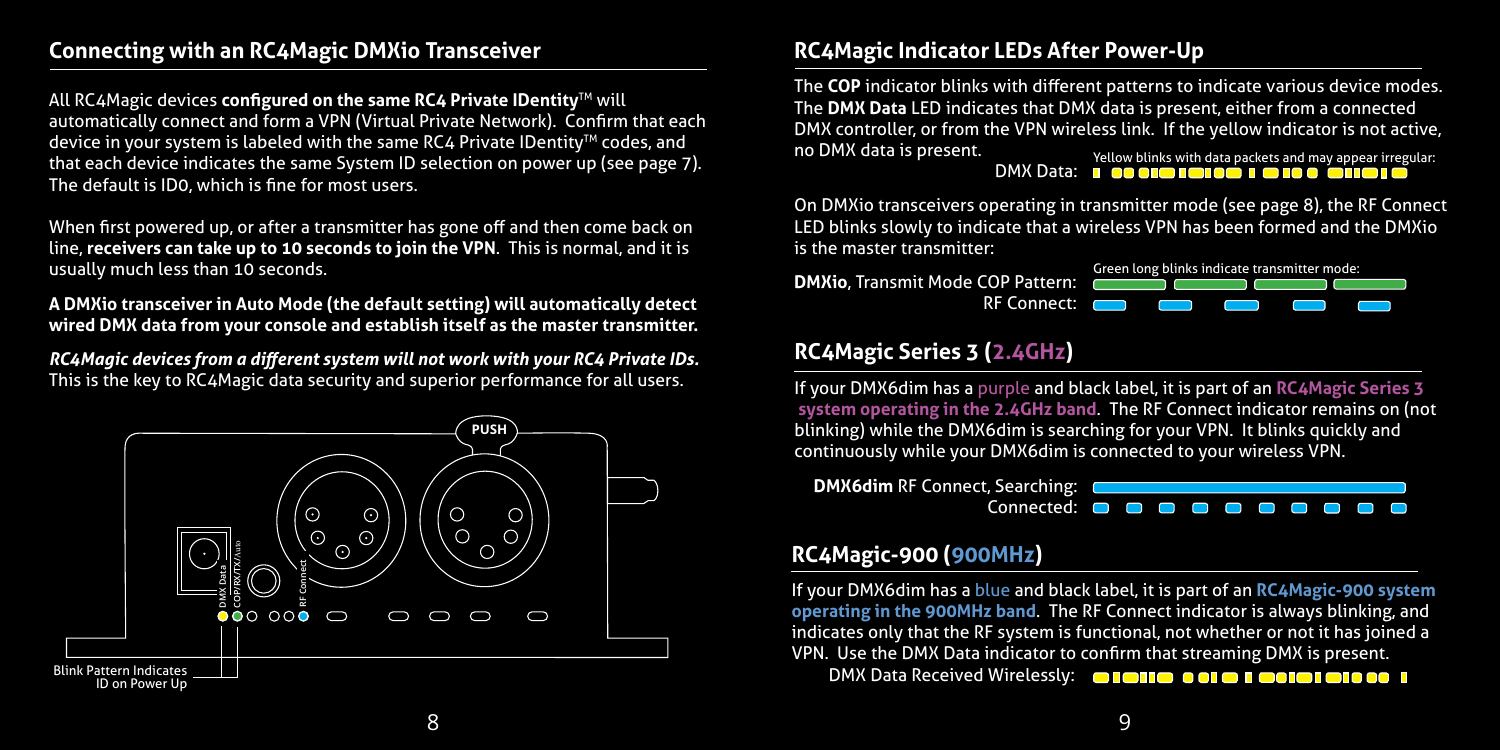## **Test the Wireless Link with Default Address Settings**

When you receive your new DMX6dim, or after restoring default settings, it will be set to DMX channel 1 for dimmer A, and channel 2 for dimmer B.

**Before changing any settings, play with DMX levels for these channels to see your wireless dimmers work.** DimA and DimB LED indicators are connected to dimmer outputs to show you exactly what the dimmers are doing.

## **Setting DMX Addresses and Curves with RC4 OneTouch™**

RC4 OneTouch™ uses DMX channel levels to set parameters. To use it, the DMX6dim must be paired with an RC4Magic DMXio transmitter, and *live DMX channel data must be streaming*.

*Begin with all channels in the DMX universe off, at zero (0). This includes* channels used for house-lights, and moving-light parameters like pan and tilt.

**Bring up one DMX channel. This will become the DMX6dim starting address**, and the level of the channel selects a dimmer curve.

**Tap a dimmer Set button to capture settings.** They are now saved until you change them. Now you can return to using your DMX console normally.



## **Assign the DMX Starting Address**

*Begin with all channels in the DMX universe off, at zero (0). This includes* channels used for house-lights, and moving-light parameters like pan and tilt.

**Bring up the DMX channel that will be the DMX6dim starting address. Set it to 30% (**Decimal 77) to select a curve that is optimized for smooth LED dimming.

**Tap the SetABC button to capture settings.** They are now saved until you change them. Proceed to setting other dimmers, or return to using your DMX console as you normally do.

*A channel level of 30% selects one of several different curves. Other curves are explained on page 13.*

#### **RF Connect**  $\Omega$

## **Subsequent Channel Assignment**

**Non-Sequential Channel Assignment**

the two sets do not have to be.

SetDFF button.

When you set DimABC, all 6 dimmers are automatically set sequentially. For example, if you have set DMX channel 74 for DimA, DimB is now assigned to channel 75, DimC is on 76, and so on, all the way up to DimF being set on channel 79.

#### Each set of 3 dimmers, ABC and DEF, are always sequential, but If you want DimDEF to be set to DMX addresses 11, 12, and 13, bring up 11 @ 30% (for the LED curve) at the board and press the **Set B SetDEF Set A SetABC**  $F$ unc $\bigcirc$ **O RF Data**

Remember: SetABC assigns all 6 dimmers sequentially. Always use SetABC first, then set DEF differently if you need to.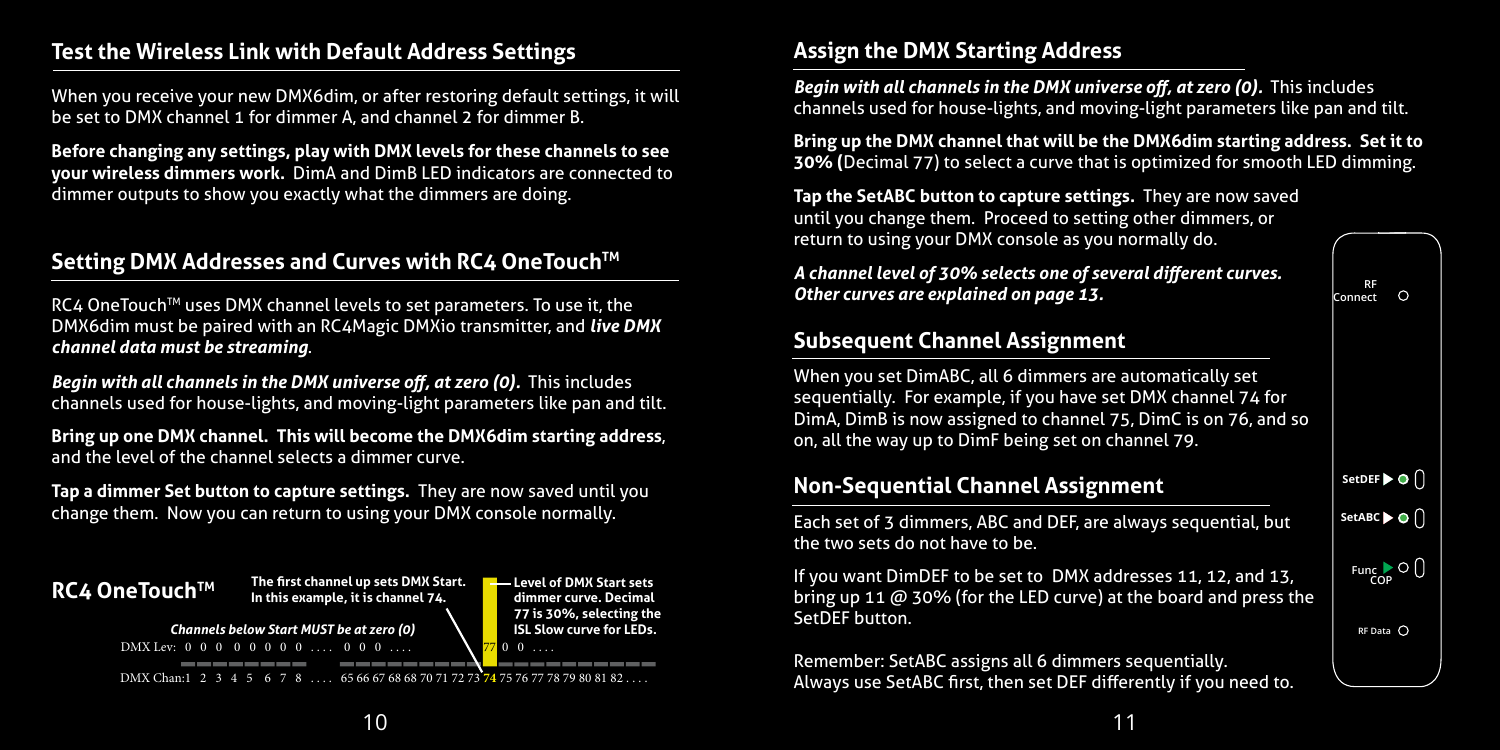## **Connecting Your Lamps, LEDs, Motors and More\***

To really use your DMX6dim, you must connect a lamp, LED, motor, or other load to each dimmer. *Be sure to remove power while making connections.*

## **Screwdriver Size Matters**

**The ideal screwdriver for the screw terminals on your DMX6dim has a blade that is 2.5mm (0.1") wide.** Forcing a screwdriver that is too big will enlarge the hole, so the terminal screws will fall out if you loosen them too much. A screwdriver that is too small will not ensure a firm grip on the wires and may lead to the screw head being stripped.

\* DimC, D, E, and F on the DMX6dim can control a variety of devices including solenoids, relays, servo motors, and much more. DimA and B are intended for LED dimming only.



#### **Dimming and Controlling Multicolor LEDs**

The illustration on page 12 shows an RGBATD (T is tungsten or warm white, D is daylight or cool white) color mixing LED device. There are 7 wires: a grey wire for the 12V common positive (+), and six colored wires, red/green/blue/amber/ tungsten/daylight, for the six unique negative loads. The color of the common positive may vary, it is not always grey.

The common positive wire should be connected to either of the  $(+)$  terminals. All of the (+) terminals are connected together inside the DMX6dim. The two (+) terminals make it easy to connect two RGB light sources, each with their own common positive wire.

Dimming happens on the negative (–) terminals. The red wire should be connected to the negative (–) terminal under DimA. Green should be connected to the negative (–) terminal under DimB. Blue connects to the negative (–) terminal under DimC. Amber to DimD. Tungsten (warm white) to DimE. Daylight (cool white) to DimF.

If using two RGB fixtures or LED devices, connect the first one to DimA, B, and C, and connect the second to DimD, E, and F.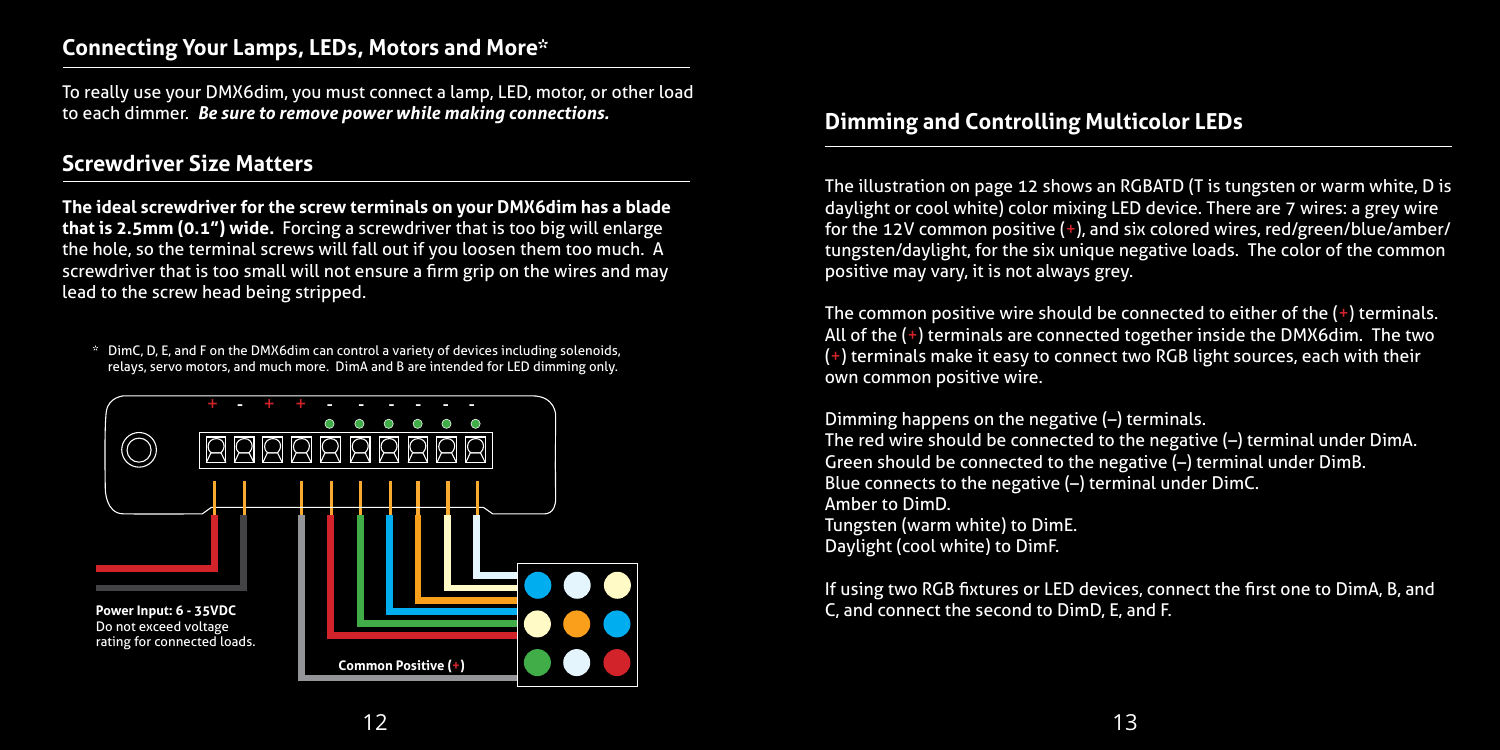#### **Choosing Other Dimmer Curves or Profiles**

The DMX6dim default is the ISL dimmer curve, which is best for LEDs. This is also the curve that is selected with RC4 OneTouch™ when the DMX level is at 30%.

There are dimmer curves for different kinds of lamps, motors, and more. Detailed information can be found online by searching dimmer curves at *http://rc4.info/*.

The most common curves are selected using these DMX channel levels and RC4 OneTouch™ with the Set buttons as outlined on page 9:

- *Non-Dim 100%* (80% or higher) Use for relays, solenoids, air valves, etc.
- *Linear 70%* (60 79%) For incandescent, halogen, tungsten lamps.
- *ISL Fast 50%* (40 59%) For LEDs when fast blinks and flashes are required. RC4 Digital Persistence™ is disabled.
- *ISL Slow 30%* (20 39%) Best for typical LED applications, with RC4 Digital Persistence™. For super smooth 19-bit dimming. (default setting)

## **Advanced Features**

The DMX6dim is a multifaceted device for users of all experience levels. The features below can be explored further at *http://rc4.info/* or by asking us for help at *support@rc4wireless.com*:

- RC4 Commmander software, available for Mac OSX and Windows, provides a rich user interface for configuring multiple RC4Magic devices remotely.
- The DMX6dim can also be configured with an RDM controller, via a wired connection to the DMX/RDM data port. Wireless RDM is not supported.
- Using a small adaptor cable, the DMX6dim can be used as a wireless data receiver to deliver DMX to other devices. It can also be used as a wired DMX dimmer: the miniplug DMX port becomes an input when the device is not linked to a transmitter.
- When using the DMX6dim for cinema (motion picture capture), PWM frequencies can be adjusted for the smoothest dimming without banding or other artifacts.
- The DMX6dim has a wide variety of dimmer curves that can ring telephones, position servo motors, and more (using DimC, D, E, and F).
- Using the RC4 Flkr Effects Engine™, you can create many unique effects including candle flicker, analog tv screen noise, welding spark, and much more.
- An HSL (Hue/Saturation/Level) processor can be enabled, making it easy to find a specific color and dim it up and down without color variation.